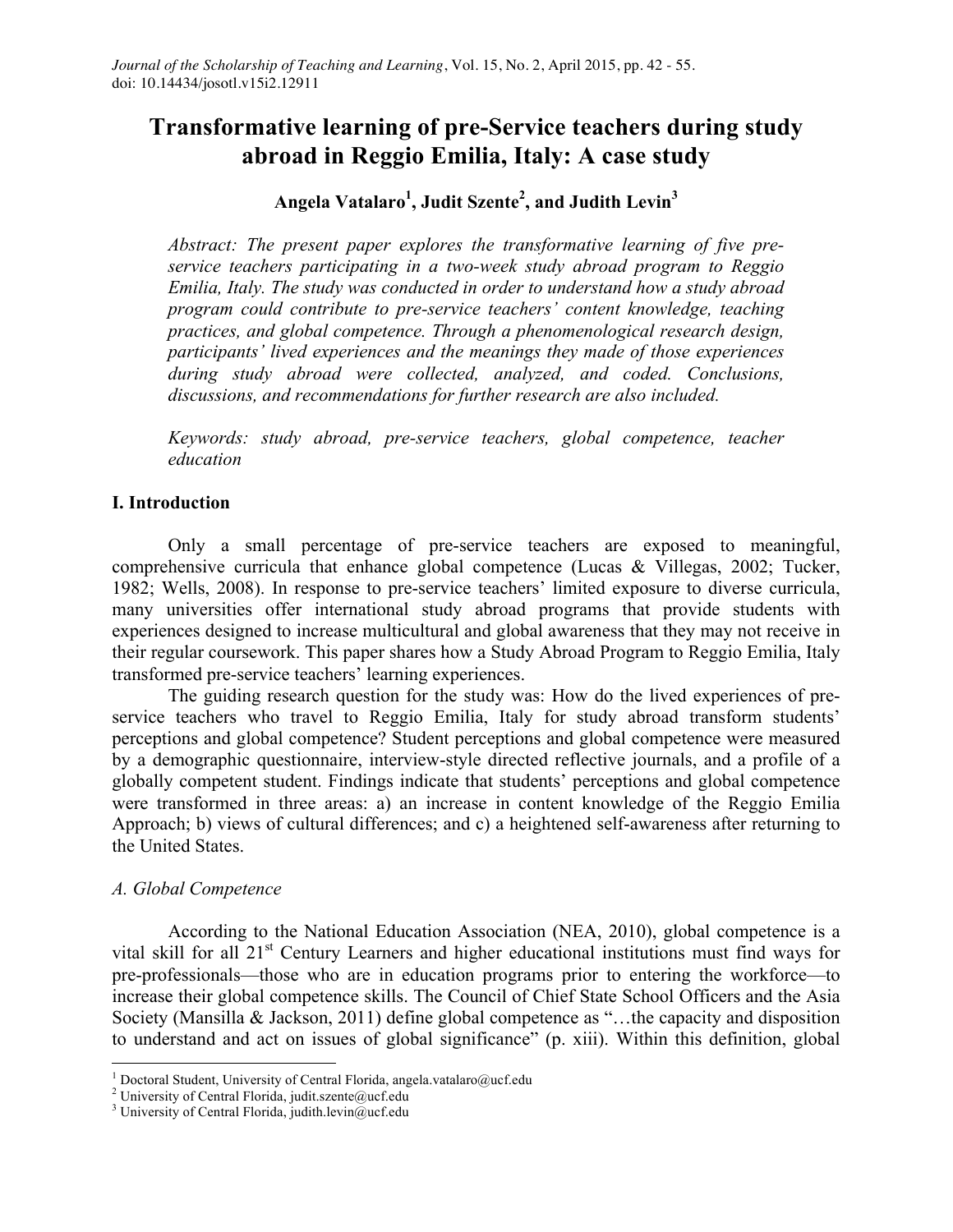competence is enhanced when students participate in and analyze experiences beyond the environment in which they interact with the most, identify diverse perspectives, present ideas to diverse people, and advocate for others. More specifically, NEA operationally defines global competence as "…the acquisition of in-depth knowledge and understanding of international issues, an appreciation of and ability to learn and work with people from diverse linguistic and cultural backgrounds, proficiency in a foreign language, and skills to function productively in an interdependent world community" (2010, p. 1). NEA further breaks this definition of global competence down into four components: (1) international awareness; (2) appreciation of cultural diversity; (3) proficiency in foreign languages; and (4) competitive skills. NEA believes these skills are necessary components of public education programs because the United States has become more diverse, relies more on other countries to boost the economy, and must address global health and environmental issues. Therefore, higher educational institutions must determine how the global competence skills of pre-service teachers can be fostered. For the purposes of this paper, both definitions of global competence and their characteristics will be adopted and will be discussed in relation to pre-service teachers.

#### *B. Study Abroad Programs*

Study abroad programs can be outstanding educational opportunities to increase global competence. They can provide pre-service teachers with additional real-world experiences working with others in varying socio-economic conditions and with those who speak different languages. Study abroad programs can also offer exposure to educational systems and teaching philosophies outside of the United States. Study abroad—or "global learning"—programs are defined as "a vehicle for integrating multiple disciplinary perspectives and weaving together existing commitments to explore diversity, build capacity for civic engagement, and prepare students to take responsibility for common global problems" (Hovland, 2009, p. 2). This definition aligns with the definitions of global competence as described earlier, especially in the areas of international awareness, appreciation of cultural diversity, and advocating for others.

Scholars have also indicated that study abroad programs have resulted in participants being able to identify more specific components of global competence such as the political, religious, economic, historical, and cultural diversity of children and families in the school community who come from different countries (Trilokekar & Rasmi, 2011). Study abroad experiences can be applied throughout an education program to synthesize, analyze, and evaluate existing course texts and activities within the context of what is experienced abroad (Hovland, 2009). Finally, global learning programs can be either short-term (up to a few weeks) or longterm (semester or year-long) and can range in experiences from learning about the food in a specific country to service-learning within schools.

#### *C. Study Abroad as a Vehicle to Enhance Global Competence in Teacher Education Programs*

Several patterns have emerged from the examination of the impact of study abroad programs on pre-service teachers' global competence. For example, Brindley, Quinn, and Morton (2009) investigated 17 elementary and early childhood pre-service teachers who spent 26 days teaching in England. Data using a qualitative approach were collected from the participants' reflective journals. The common emerging themes centered on the similarities and differences between the American and English education systems. The themes included "understanding of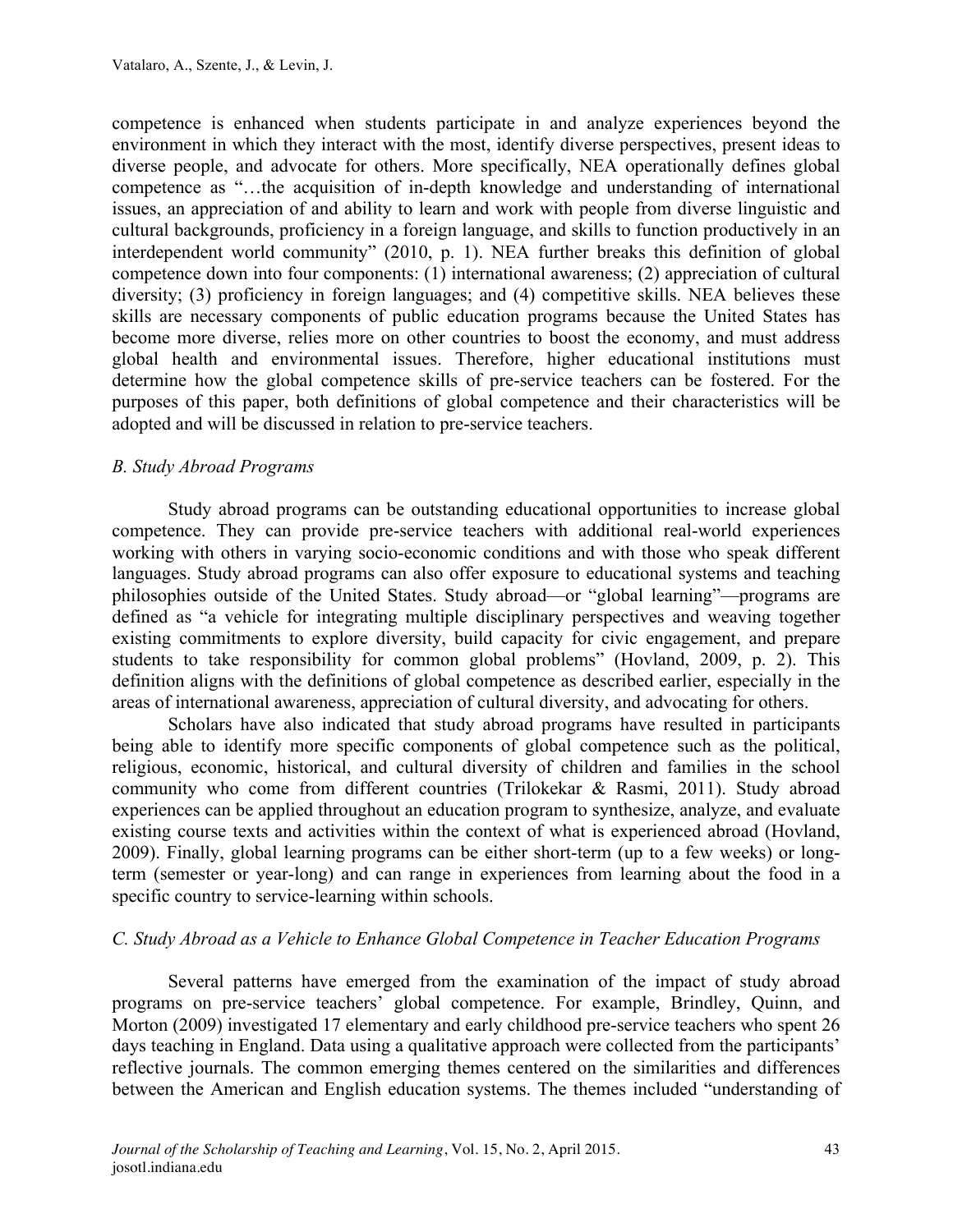community, responsibility and management in the classroom, the meaning of a broader curriculum, the role of technology and the universal characteristics of children" (Brindley et al., 2009, p. 250). The researchers concluded that a characteristic of the globally competent preprofessional is the ability to consider diverse methods of teaching and reflect upon how those methods apply to their career.

Another characteristic of the globally competent pre-service teachers that has emerged is the ability to adapt and become sensitive to other cultures. Williams (2005) investigated 55 college students of varying majors who studied abroad in different countries for at least four months. A control group of 48 students who did not study abroad was used for comparison. Preand post-study abroad survey data included "emotional resilience, flexibility and openness, perceptual acuity, and personal autonomy…[as well as] intercultural communication awareness" (p. 362). Williams concluded that "…exposure to various cultures is the best predictor of intercultural communication skills" (p. 369). Therefore, global competence increases the more a person participates in activities outside of their own culture. Trilokekar and Kukar (2011) reached a similar conclusion about students who studied abroad. Using a qualitative approach, Trilokekar and Kukar identified themes of racism, being an outsider, risk-taking, and realizing differences in social status between countries. Each of these themes requires a certain degree of cultural adaptability and sensitivity as defined by Williams (2005). Through recognizing and analyzing these disorienting experiences, globally competent pre-service teachers can begin to perceive diverse children as individuals and consider the difficulties these children may face when interacting within an unfamiliar culture.

# *D. Study Abroad as a Transformative Learning Process*

Study abroad programs are considered to be a transformative process (Taylor, 2008; Trilokekar & Kukar, 2011; Wells, 2008). *Transformative learning theory* involves "constructing and appropriating new and revised interpretations of the meaning of an experience in the world" (Taylor, 2008, p. 5). A primary process of transformative learning theory is the understanding of experiences through reflection and conversations with others (Mezirow, 1996). Through deep reflection, the learner can begin to question, evaluate, and compare encounters in order to make sense of diverse experiences. Ultimately, the learner begins to apply experiences to prior knowledge and form new notions, or frames of reference, about the world and others in the world. Therefore, the transformative learning theory involves reflecting on and analyzing experiences in order to construct knowledge.

According to Mezirow (1997), a frame of reference acts as a preconception that guides a person's actions in a new experience. A frame of reference includes two components: habits of mind and point of view. Habits of mind comprise a set of abstract codes and values a person gains from their immediate environment. A habit of mind drives a person's point of view and, thus, their feelings and judgments towards others. Habits of mind tend to remain static, while points of view transform as a person has an experience that does not fit into their previously conceived points of view and is able to reflect critically on their previous assumptions (Mezirow, 1997). When working with adult learners, Mezirow (1978, 1997) believes that transformative learning is supported when the learner is aware and can critically analyze theirs and others' frames of reference, can examine beliefs and experiences from different perspectives, and can engage in discussion to support or reject current frames of reference. Consequently, learning is transformed through making meaning of social experiences (Mezirow, 1997).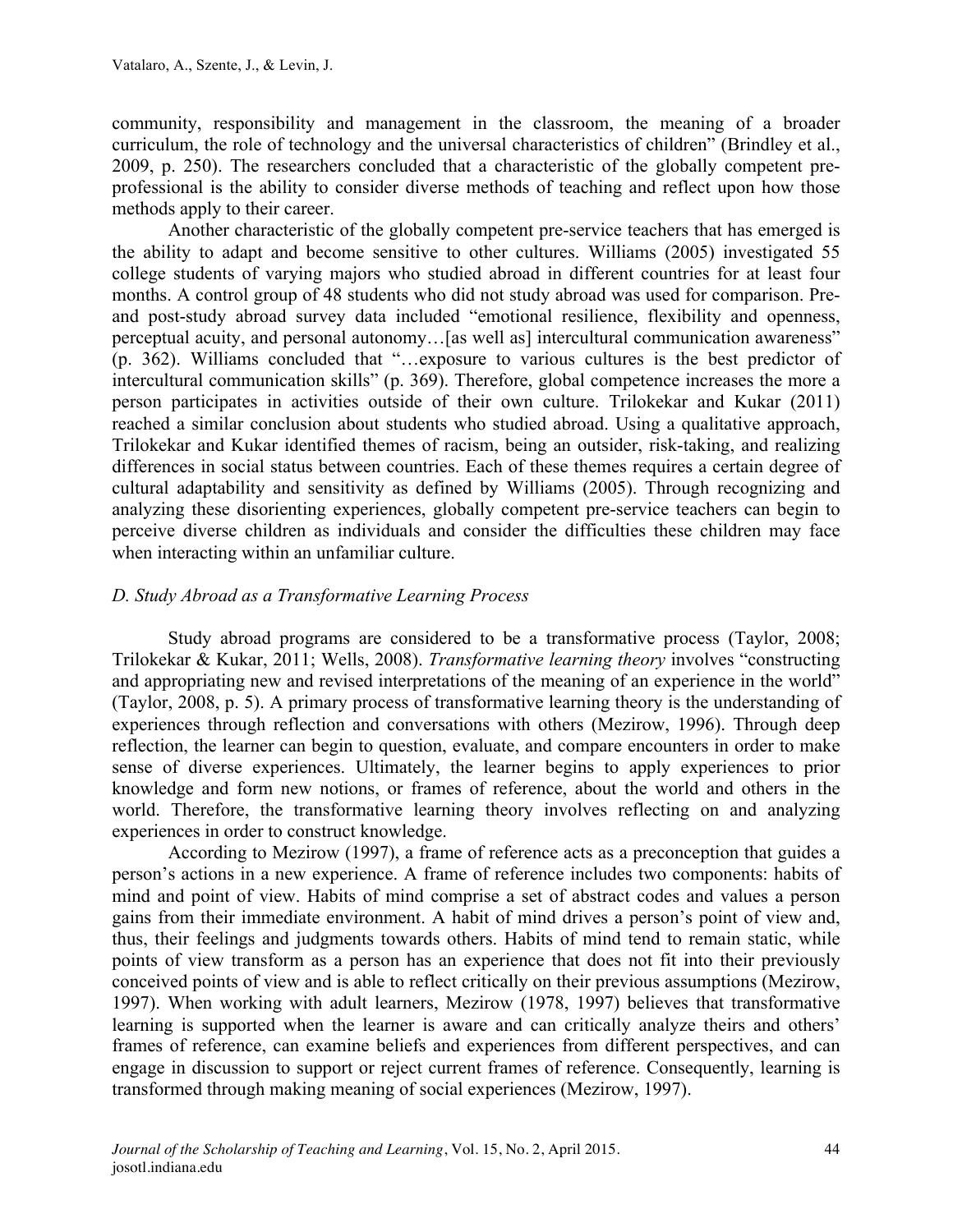From the perspective of studying abroad, upon experiencing a diversity of ideas, language, and culture and then reflecting on that experience, the pre-service teachers can begin to transform preconceptions about others into an inclusive, globally competent context (Trilokekar & Kukar, 2011). Thus, the pre-service teacher who reflects on the study abroad experience forms new global perspectives that can inform teaching practice and strengthen global competence. Based on the above, the purpose of the present study is to explore such transformative learning processes of pre-service teachers during a Study Abroad Program in Reggio Emilia, Italy.

#### *E. The Study Abroad Program to Reggio Emilia, Italy*

The Reggio Emilia Approach (afterwords referred to as "the Approach") offers a unique perspective to the developmentally appropriate practices defined by the National Association for the Education of Young Children (NAEYC, 2009), including the role of the teacher as a facilitator who guides children as they take charge of their learning within an emergent curriculum. Although the Approach is not the only teaching philosophy used in the town of Reggio Emilia, it has been closely studied by Early Childhood educators around the world. While the Approach is often described in Early Childhood textbooks as an "influence [that] has challenged our thinking about art for young children. . ." (Essa, 2007, p. 267), the information included in texts is very limited in scope -leaving the reader to conclude that the main component of the Approach is student engagement and learning through art-based activities.

However, while art is used to enhance learning and expression in Reggio classrooms, the foundations of the Approach are based on strong child, teacher, family, and community relationships, with long-term community-based critical and creative thinking projects evolving from those interactions (Edwards, Gandini, & Forman, 2012). A major tenant of the Reggio Emilia Approach is that education is based on relationships within "…a school that is active, inventive, livable, documentable, and communicative…a place of research, learning, revisiting, reconsideration, and reflection" (Malaguzzi, 1993, p. 9). In this sense, teachers and parents learn from and along with the children. This is achieved through constant communication between the three systems (children, teachers, and parents).

Structuring the majority of learning experiences for children to work in small groups is also an important aspect of the Reggio Emilia Approach. In the context of The Approach, allowing children to interact with each other and their environment in ways that are not highly structured will facilitate the growth of all domains of development. Thus, it is the teacher's job to observe children as they interact with each other and with the materials they are given so that teachers can determine what materials or responses are needed to help foster communication among the children (Malaguzzi, 1993). As the teacher observes the children, continuous documentation in the form of written behaviors and children quotes, photographs, and videos is conducted and used to inform teachers' guidance of children's learning. Documentation panels are printed and placed on walls around the whole school for children, parents, and visitors to understand the processes of the children's learning.

The Early Childhood Development and Education (ECDE) program at a large southeastern public university collaborated with the campus's Office of International Studies to create a study abroad program to Reggio Emilia, Italy during Summer 2012 entitled *Historical, Cultural, and Theoretical Foundations of the Reggio Approach to Early Childhood in Italy*. The study abroad program was designed to provide a deeper exploration into the Approach in order to offer pre-service teachers the opportunity to gain hands-on, real-world educational and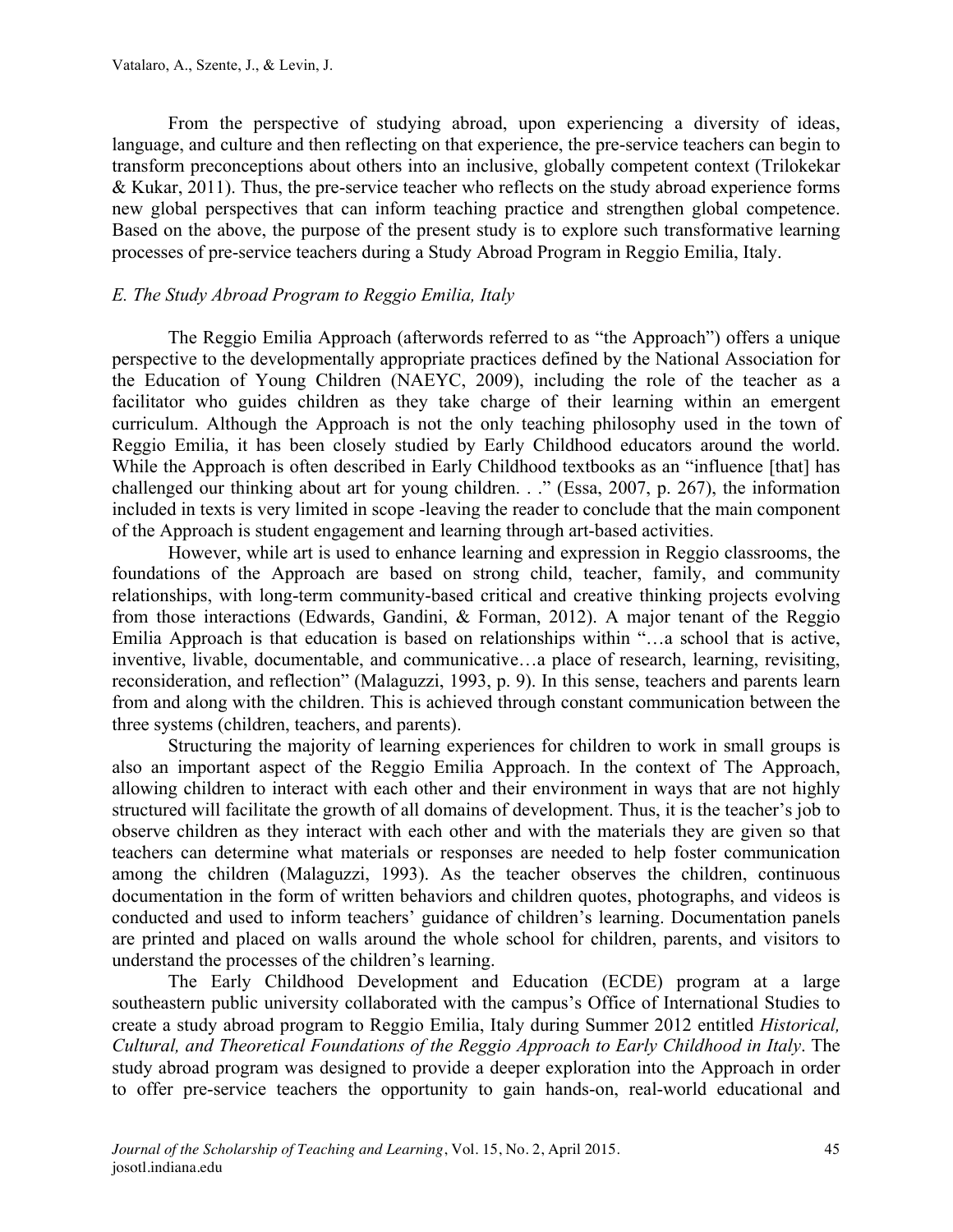cultural experiences within the context of developmentally appropriate practices that cannot be obtained from reading a textbook or enrolling in non-study abroad courses. Participants had the opportunity to visit early childhood and cultural centers in Italy and compare them with centers in the United States. This was the first time current ECDE faculty at this university planned and carried out a study abroad program to schools that use the Approach. The program was open to all majors at this university.

#### **II. Research Design and Guiding Question**

A qualitative, phenomenological research design was chosen for the study. The goal of phenomenological research is to depict the meanings participants give to lived experiences (Creswell, 2007). In a phenomenological study, the researcher often conducts interviews and observations to gain in depth insight into participants' experiences. Data analysis is conducted as participants are experiencing the phenomena. In the present study, participants' responses were repeatedly reviewed throughout the study. Through the phenomenological process of horizontalization (Gall, Gall, & Borg, 2007) significant statements relevant to the participants' experiences and global competence were highlighted. Then, the statements were clustered into common themes that all participants experienced. Data was then presented as a list of themes with detailed descriptions and quotes from participants' responses to further represent the themes (Hays & Wood, 2011).

Because participants' responses and experiences drive a phenomenological study, an overall research question is formed to help guide the study (Creswell, 2007). The guiding question for the current study was: How do the lived experiences of pre-service teachers who travel to Reggio Emilia, Italy for study abroad transform students' perceptions and global competence?

#### **III. Procedures**

A protocol was submitted to the campus Institutional Review Board and the study was approved as Exempt from Human Research. Participation in the study was voluntary and no incentives were offered. Five participants provided the most comprehensive data that allowed for in depth analysis. The sample size of five falls within the range of the recommended sample size for a phenomenological study (Polkinghorne, 1989).

Participants submitted their data using a self-created four-digit code in order to maintain confidentiality. They represented a diverse range of background experiences. Four of the participants were female and one was male. One participant was an Early Childhood Development and Education undergraduate, one was an Elementary Education undergraduate, one was a Psychology undergraduate who was receiving a minor in Early Childhood, one was in the Interdisciplinary Studies Master's program, and one was in the Early Childhood Track of the Education PhD program. Three of the five participants had previous international travel experience and two of those students had been to Italy on previous trips. One student was fluent in English and Spanish, but none of the students spoke Italian. All five participants had completed at least one prior diversity course or training. The male Interdisciplinary Studies major stood out from the group as having extensive experience of international travel, while the most another participant had was two years of travel experience. He was also the bilingual student.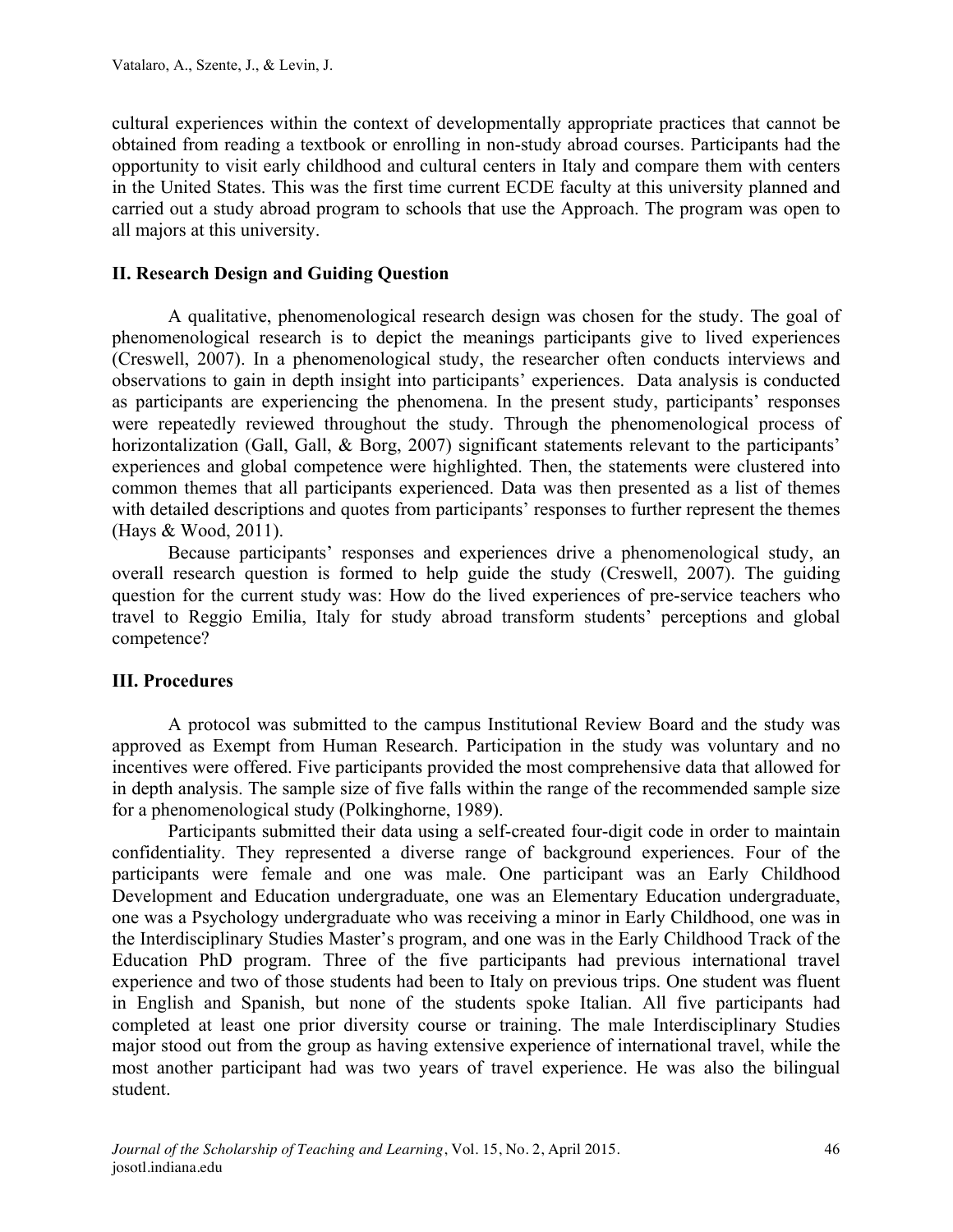#### *A. Data Collection*

As the transformative learning theory (Mezirow, 1978) requires in-depth reflection, data in the form of reflective questionnaires designed to track participants' learning and experiences over the course of the program were collected three times: prior to the start of the study abroad program while participants were still in the United States, at the mid-point of the study abroad program while participants were in Italy, and after the study abroad program ended and participants returned to the United States. Data were analyzed from participants who completed questionnaires at all three data points.

# *B. Instrument #1*

An eight-item **directed reflective journal** was given to participants at pre-departure, mid-program, and post-arrival. The journal was designed for participants to evaluate how their expectations, feelings, and understanding transformed during the study abroad program. The eight questions were the same at each data collection point, with only a change in verbs to indicate at which point in the program the reflection took place. Data at all three collection points were compared to determine the themes that emerged about the Approach as well as global competence skills that were gained throughout the program.

#### *C. Instrument #2*

A *Profile of the University of Central Florida Globally Competent Student* (see Appendix A) provided by the campus Office of International Studies (2010) was given at predeparture and post-arrival. This questionnaire required participants to evaluate their knowledge about the Reggio Emilia region as well as evaluate culture, values, and language from a personal and a diverse perspective. Participants were asked to answer several questions within three main categories: (a) Demonstrate basic knowledge of the places you are to visit/visited; (b) Demonstrate self-awareness and self-reliance; and (c) General outcomes for language programs. An example of a response item under the basic knowledge category was "Describe examples of the local cultures of the countries to be visited/that were visited." An example of a response item under the self-awareness and self-reliance category was "Describe your ability to relate to people from different cultures and backgrounds." Finally, an example of a response item under the outcomes for language programs category was "Describe non-verbal cues for the countries to be visited/that were visited." The campus Office of International Studies designed these specific questions as learning outcomes for a study abroad program and were based on characteristics that were identified to contribute to the global competitiveness of graduates from this institution. Predeparture and post-arrival questionnaires were compared to determine ways in which global competence skills transformed during the study abroad experience.

# *D. Instrument #3*

A **demographic questionnaire** was given at pre-departure to collect biographic and background information about the study abroad participants, including age, gender, ethnicity, major, number of diversity training and international experiences, and fluency in a second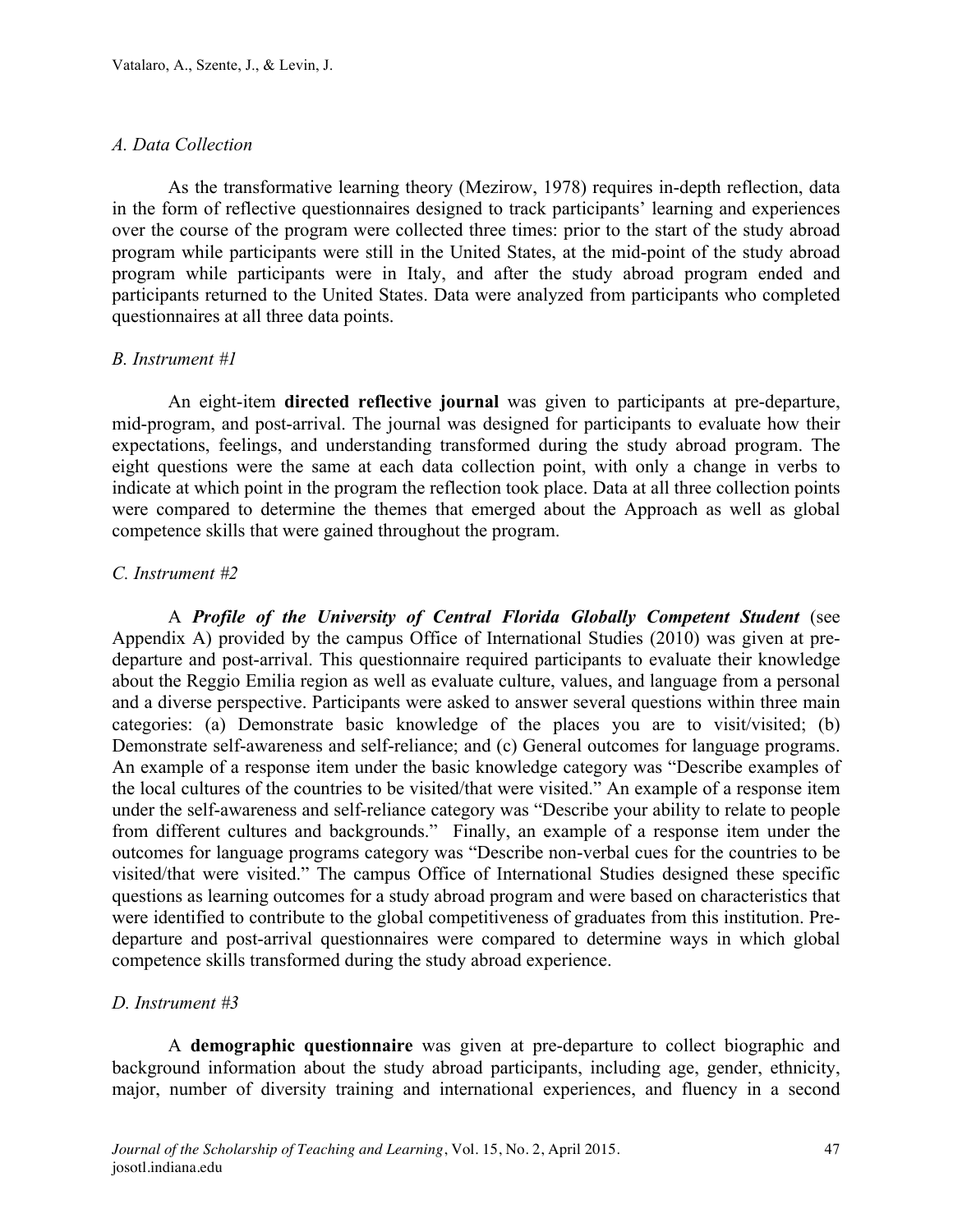language. This information was evaluated to determine if patterns emerged in similarities and differences in participants' biographic information that may have impacted the study abroad experience.

# **IV. Data Analysis**

Responses from the pre-, mid-, and post-directed reflective journals and the pre- and post-*Profile of the University of Central Florida Globally Competent Student* (Office of International Studies, 2010) after the conclusion of the project were used to determine the global competence themes that emerged from pre-service teachers in the current study in relation to previous studies. Data in the study presented here were analyzed using a qualitative, phenomenological approach to determine if the emergent themes within participants' lived experiences and the meanings they make of those experiences are consistent with the two overall themes in the previously reviewed research: (a) consideration of diverse teaching practices and (b) cultural adaptability and sensitivity. Additionally, other themes about global competence and pre-professional education that emerged during the study abroad program are examined.

Using the phenomenological method of data analysis (Creswell, 2007), participants' responses were first read several times, significant phrases from responses were then highlighted, which resulted in the formulation of clustered themes present across the responses. Thus, data from the three reflective journals, the two questionnaires, and the demographic information were triangulated, to form common themes that emerged from the pre-departure to post-arrival. Below, quotes from responses on the reflective journals and the questionnaires were used to provide more insight to the lived experiences and meanings the participants' made of the experiences during the study abroad program.

#### **V. Findings**

In examining participants' responses, three major transformative themes emerged: (a) an increase in content knowledge of the Reggio Emilia Approach; (b) views of cultural differences; and (c) a heightened self-awareness after reflecting upon experiences and returning to the United States.

#### *A. Transformative Theme 1: Increase in Content Knowledge of the Reggio Emilia Approach*

After reflecting on study abroad experiences, the participants felt their content knowledge of the Approach increased and, more specifically, discovered how creative and critical thinking activities can enhance teaching practices. The participants were especially impacted by the Approach's use of creative and critical thinking and its relationship to teaching and learning. The following quotes represent thoughts on this concept:

"The natural touches and creativity brought me to tears." (Code 0124)

"I believe this experience will allow me to explore different ways I can instruct young minds and embrace their creativity and development." (Code 6394)

"[The most rewarding aspect] was witnessing with my own eyes children ages 4-6 creating clay sculptures that could rival—or beat—anything that I could do...If we let kids construct their own knowledge, they will." (Code MOOS)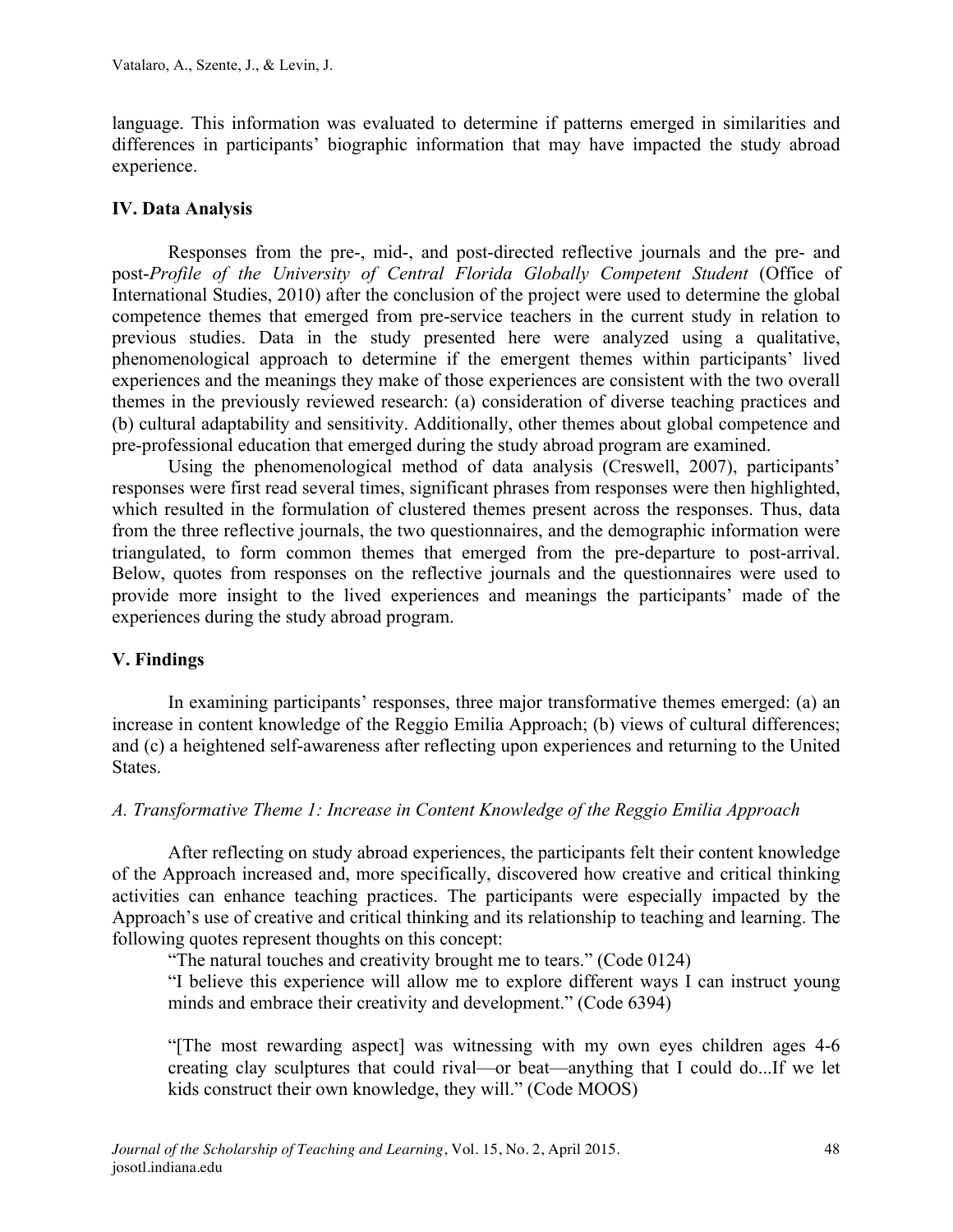"I feel as if these [hands-on activities] have not only changed the way I think about teaching children, but they have also stimulated my own brain and have challenged me to become a more creative and critical thinker." (Code 0831)

Similar to the earlier study completed by Brindley et al. (2009), pre-service teachers in the Reggio Emilia study abroad program reflected on teaching practices employed with the Approach and how the practices in relation to "the curriculum, the teacher, the learner, the building, and the community" (p. 528) were similar and different to those in the United States. In general, all participants believed they learned more than they could in a classroom at home, that content knowledge of the Approach increased, and they gained more knowledge of the benefits of the Approach, especially in relation to working with young children. All of the participants also indicated that the experience caused them to view children with more respect and as stakeholders of their own learning, a key aspect of the Approach (Edwards, Gandini, & Forman, 2012) as well as NAEYC's position on developmentally appropriate practices. One participant (Code 0392) was so inspired by the experiences that she changed her major from Elementary Education to Early Childhood Development and Education while she was in Reggio Emilia.

# *B. Transformative Theme 2: Views of Cultural Differences*

Both Williams (2005) and Trilokekar and Kukar (2011) examined participants' interactions with diverse cultures during study abroad. Similarly, participants in the Reggio Emilia study abroad program had difficulties adapting to everyday cultural practices such a shopping for food, navigating the public transportation systems, and communicating with Italians in professional and informal settings. They experienced a sense of being an outsider and felt disliked by some native Italians. In their reflections, the participants indicated how they learned to adapt to the culture by becoming proficient in nonverbal communication and connecting with others in formal settings through the common lens of educating young children. Also similarly to the previous studies, all of the participants gained a more thorough understanding of different cultural norms as well as historical and current events stemming from the Reggio Emilia region of Italy. Participants used specific cultural examples such as: each city has a unique culture, the ways in which men scrutinize women in public, the current economic crisis, drinking coffee, and an increased use in bicycles over cars. One participant summarized Italian culture as seen in Reggio Emilia by stating, "They cherish their victories and losses through statues and educate their students through a community perspective." (Code 0392)

Additionally, reflections indicated that the participants discovered a need for their own future students to become culturally aware as well:

"…After experiencing a new culture, I developed a larger sense of importance and need for more language and cultural programs within the public school system." (Code 0124)

"I learned more about how to be able to relate to people from different cultures and backgrounds after this trip. We can't assume people in other cultures do things the same way we do. Even the simplest things can be done differently." (Code 6394)

The participants in this study also reflected on how this experience was only the start of becoming more culturally aware. One participant in particular reflected in-depth on this idea: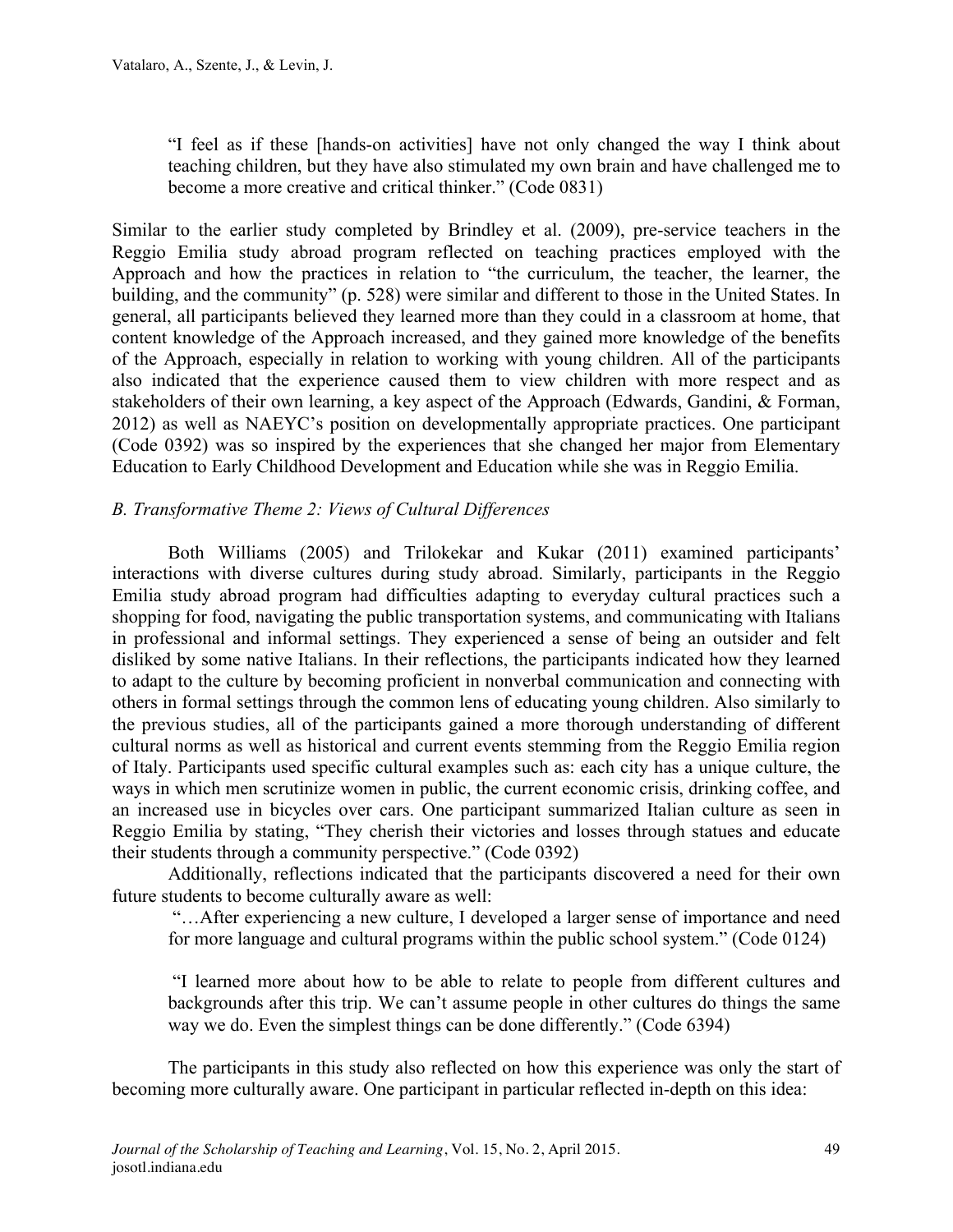"…I feel as though I was missing out before I had traveled and almost like I was not living to my full potential by engaging with other cultures and always striving to learn new things…This trip touched me in so many ways. I am incredibly fascinated with the fact that there are so many differing cultures out there that I don't know anything about. I am so much more eager to explore and learn from others after this trip. It's such a wonderful feeling! I had never placed such an importance on opening myself up to different cultural experiences and truly pushing myself out of my comfort zone. Now I want to continue to travel and learn about different cultures, religions, and ways of living." (Code 0124)

Therefore, the study abroad program not only transformed participants' knowledge of a different, specific culture, but also increased their desire to travel, learn more about other cultures, and infuse cultural education into their future classrooms, which are consistent themes found by other researchers (Trilokekar & Kukar, 2011; Williams 2005).

# *C. Transformative Theme 3: Heightened Self-Awareness*

Trilokekar and Kukar (2011) found that the participants in their study experienced a sense of culture shock, which can be defined as discomfort when a person encounters experiences that are culturally unfamiliar to them. In the Trilokekar and Kukar study, participants' responses indicated they were uncomfortable when they realized they live in a nation that was more powerful and privileged than the nation in which they were studying. In the current study, a similar pattern emerged in regards to participants' having a more heightened self-awareness. The participants realized that Americans were different and had more privileges, which resulted in negative feelings about Americans and the American school system, which they wrote about when reflecting on their experiences:

"America seems more fast-paced. There are less 'family-owned' restaurants. In the cities I have lived in, we depend less on public transportation or bicycling. We are more standoffish with each other. In America, I would never see two men greet each other by hugging or kissing on cheeks." (Code 0831)

[Reflecting on American culture before and after study abroad]: "Before I had no idea, but now I realize that we're all about consuming as much as possible (without giving back to the earth) and being lazy, impatient, and selfish." (Code 0392)

"Americans need to be more open minded and cultured." (Code 0124) "[I have a] fear of not being able to accomplish the Reggio experience in a mainstream US school. [I am convinced that] if I teach in the US I will not be happy. I feel like I need to teach in Reggio if I want to have the professional teaching experience I've always dreamed of having." (Code 0392)

As participants gained appreciation for Italian culture and education, their self-awareness of American culture and education became increasingly more negative.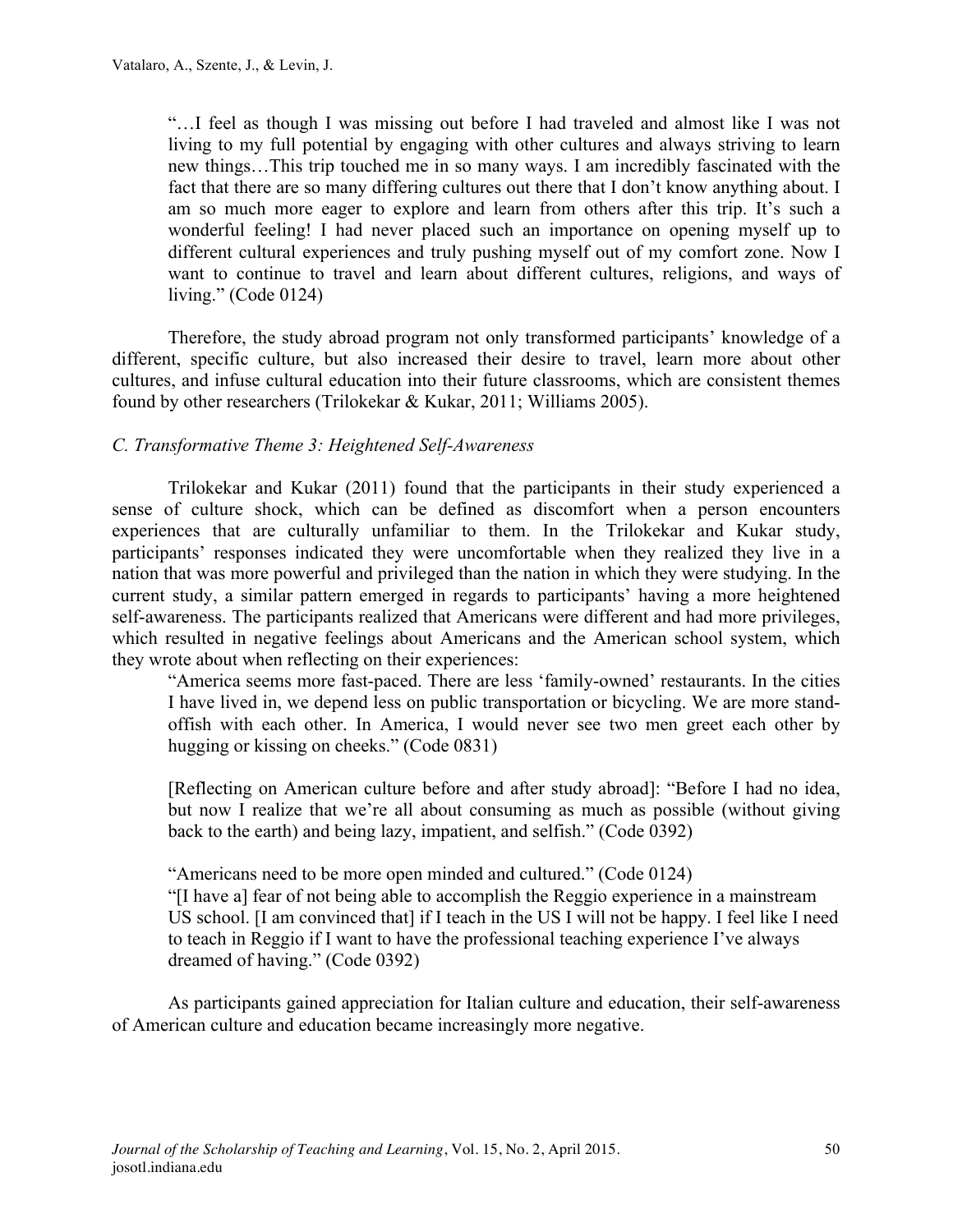#### **VI. Conclusions and Discussions**

Using transformative learning theory (Mezirow, 1978), participants were required to complete in-depth reflections that indicated how they constructed knowledge and how their world view changed after completing a two week study abroad program to Reggio Emilia, Italy. As indicated above, pre-service teachers' responses suggested three transformative learning themes as a result of their participation in the Study Abroad Program to Reggio Emilia, Italy. These transformative learning themes included: a) an increase in content knowledge of the Reggio Emilia Approach; b) views of cultural differences; and c) a heightened self-awareness after returning to the United States.

Upon reviewing participants' demographic information and comparing them to predeparture and post-arrival questionnaire responses and pre-departure, mid-program, and postarrival journal reflections, the male Interdisciplinary Studies major's responses did not indicate much growth in global competence, as defined by NEA (2010) above. He had also indicated more travel experience than the other participants in his demographic questionnaire, which could result in a pre-existing high degree of global competence. The remaining participants, who had comparable backgrounds and limited experiences with travel, had similar responses and growth in global competence. However, all students, irrespective of demographic background, indicated some degree of increased global competence in areas identified in previous research (Brindley et al., 2009; Trilokekar & Kukar; 2011; Williams, 2005), in which transformative themes of consideration of diverse teaching practice, cultural adaptability and sensitivity, and heightened self-awareness emerged. Additionally, participants' responses indicated increased knowledge in two components of NEA's (2010) definition of global competence: international awareness and appreciation of cultural diversity.

The group of students who went to Reggio Emilia struggled most with reactions to differences in culture and the language barrier. They also indicated that the creative and critical thinking activities where children are able to construct their own knowledge were the most eyeopening and beneficial. While it may not be feasible for all pre-service teachers to enroll in a study abroad program, participant responses in this study can offer some indication of activities that can be incorporated into existing education programs to increase global competence. This study and previous research indicated that experiences where pre-service teachers are placed in situations outside the cultural norm, while initially disorienting, can increase cultural adaptability and sensitivity.

Finally, since the end of the study abroad program, participants have been invited to present at the university's early learning center as part of its professional development day. Study abroad participants have also chosen the Approach when completing theory-based assignments in their courses and, subsequently, continue to share their knowledge with their preprofessional colleagues. The transformative learning that occurred during this two week study abroad to Reggio Emilia has not only shaped the ways in which the participants view developmentally appropriate practices and global learning, but their continuous enthusiasm in sharing experiences is starting to benefit others in the local teaching profession, thus enhancing the skills and knowledge of many pre-professionals and professionals who did not have the study abroad experience.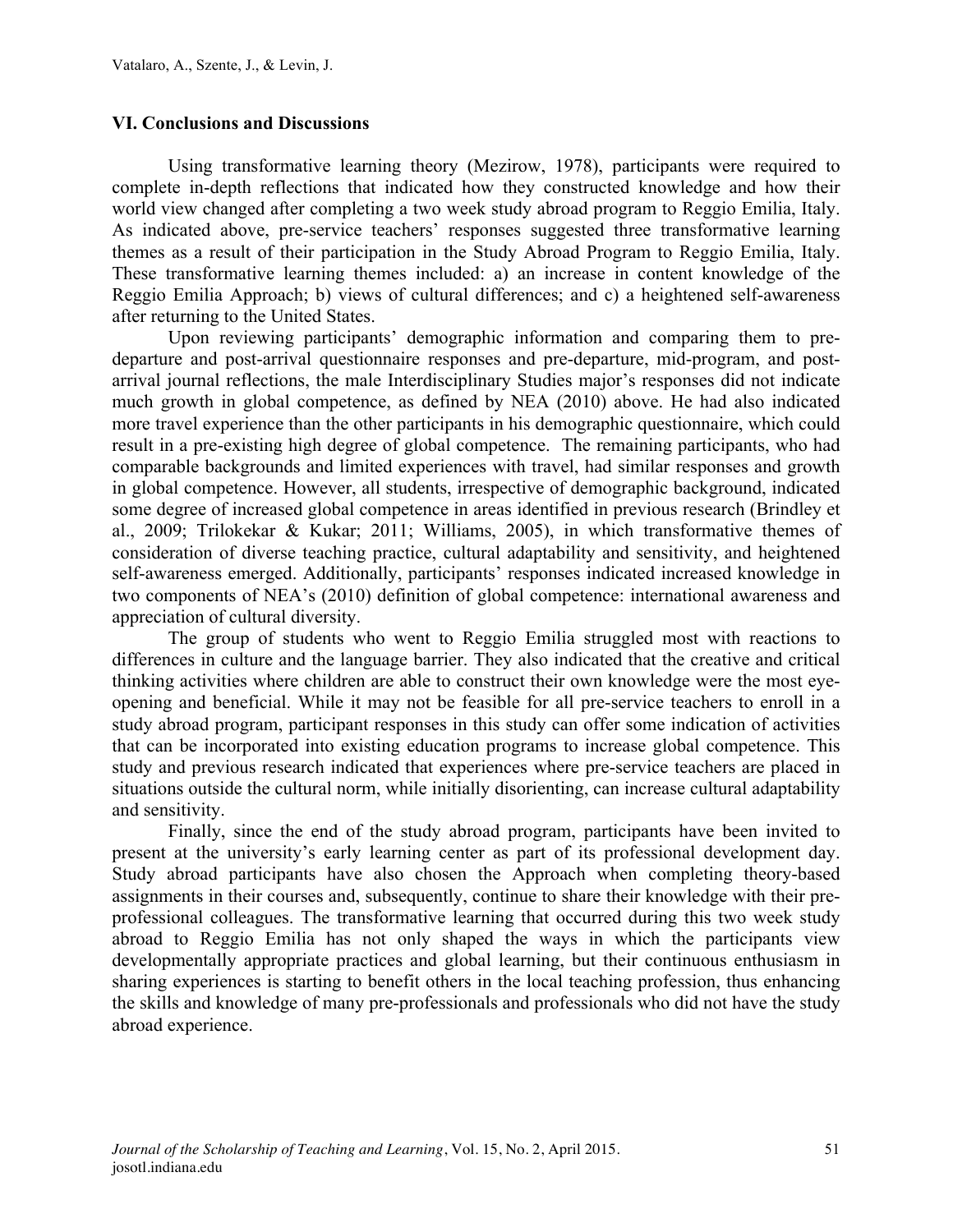#### **VII. Recommendations for Future Research**

Although these qualitative results are not generalizable to large populations, it is hoped that this study will inspire other researchers to carry out similar studies in order to impact their teacher education programs. The relatively small sample of 5 is a recommended size for a phenomenological study, it would be beneficial to increase the number of students who provide comprehensive data about their experiences. In addition to the recommended methods of data collection regarding transformative learning -such as through questionnaires and journals (Mezirow, 1978), semi-structured face-to-face interviews at each data collection point could offer a more thorough insight into participants' experiences. Further, participants in this study experienced a two-week study abroad with four school visits and additional cultural experiences designed to increase their understanding of the Reggio Emilia Approach and this region of Italy. This brief program could not provide as full of an immersion into the culture and the school system as a more extended stay could have. Thus, a longer study abroad program could offer further insights into pre-service teachers' transformative learning and increased global competence during study abroad. Additionally, future programs could benefit from an examination into the similarities and differences between the Approach and Italian Montessori philosophies in order to strengthen pre-service teachers' knowledge of historical theories and practices in Early Childhood Education.

In future studies, it may also be beneficial to compare a group of American students who study in an English-speaking country to a group who study in a non-English-speaking country to determine how much of a factor language is in pre-service teachers' transformative learning and increase in global competence during study abroad. Additionally, a longitudinal study that tracks pre-service teachers who participate in study abroad programs and pre-service teachers who do not participate after they begin teaching could be beneficial to determine how global competence skills are retained or used once they enter the profession. Lastly, pre-service teachers need to conceptualize that, not only are they global citizens, but they must also teach their future students to be globally competent. A study of globally competent characteristics and how they can be meaningfully integrated into the curriculum could benefit future professionals, students, and families as well.

*Appendix A.*Profile of the University of Central Florida Globally Competent Student

- **I. After students participate in a study abroad experience, students should be able to do the following:**
	- **A. Compare/contrast your prior knowledge of each the following with that gained during your experience:**
		- (1) The main cultural, geographic, physical, politico-economic and social characteristics of the places visited
		- (2) Sources of information for the countries visited
		- (3) Currencies and currency trends for the places visited
		- (4) Examples of the local cultures of the countries visited
		- (5) Describe how you applied orientation information within a cultural context
	- **B. Compare/contrast your prior self awareness and self-reliance with that after your experience.**
		- (1) Description of your own culture before and after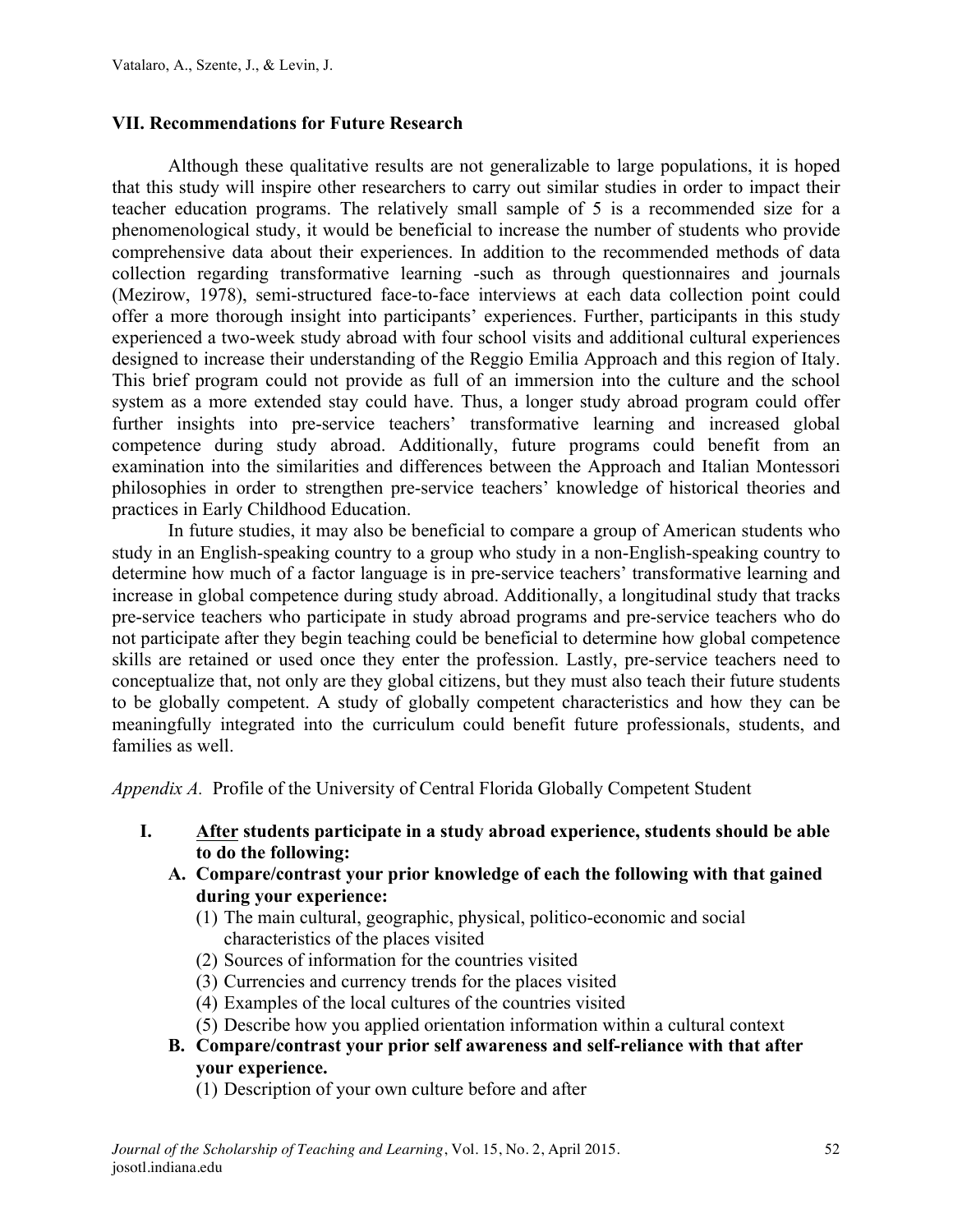- (2) Your personal values before and after
- (3) Your ability to deal with the components of international travel (immigration, currency, transportation, housing…) before and after
- (4) Your adaptability to be functional in new and unfamiliar circumstances before and after
- (5) Your ability to deal with challenging situations before and after
- (6) Your ability to relate to people from different cultures and backgrounds before and

after

- (7) Your ability to identify signs of intercultural conflict before and after
- (8) Your ability to integrate experiences into your learning (personal growth) before and

after

- (9) Your ability to identify signs of trouble and react accordingly before and after
- (10) Your ability to develop a personal budget before and after
- (11) Your tolerance for complex and ambiguous situations before and after
- (12) Your ability to work independently before and after
- (13) Your ability to work in culturally diverse teams before and after
- (14) Define your level of curiosity about cultural exploration before and after
- (15) Your ability to analyze and empathize with the personal situations of others before and after
- **C. Compare/contrast your general outcomes for language programs (in addition to the language specific ones) prior to the experience abroad with those after the experience.**
	- (1) Recognize appropriate use of language in different cultural contexts (formal, etc.) before and after
	- (2) Describe non-verbal cues for the countries to be visited before and after
	- (3) Recognize and describe cultural norms for the country before and after

#### **References**

Brindley, R., Quinn, S., & Morton, M. L. (2009). Consonance and dissonance in a study abroad program as a catalyst for professional development of pre-service teachers. *Teaching & Teacher Education, 25*(3), 525-532. doi: 10.1016/j.tate.2008.09.012

Creswell, J. W. (2007). *Qualitative inquiry & research design: Choosing among five approaches*  (2nd ed.). Thousand Oaks, CA: Sage Publications.

Edwards, C., Gandini, L., & Forman, G. (Eds.). (2012). *The hundred languages of children: The Reggio Emilia experience in transformation* (3rd ed.). Santa Barbara, CA: Praeger.

Essa, E.L. (2007). *Introduction to early childhood education* (5th ed.). Clifton Park, NY: Thomson Delmar Learning.

Gall, M.D., Gall, J.P., & Borg, W.R. (2007). *Educational research: An introduction* (8th ed.). Boston, MA: Allyn and Bacon.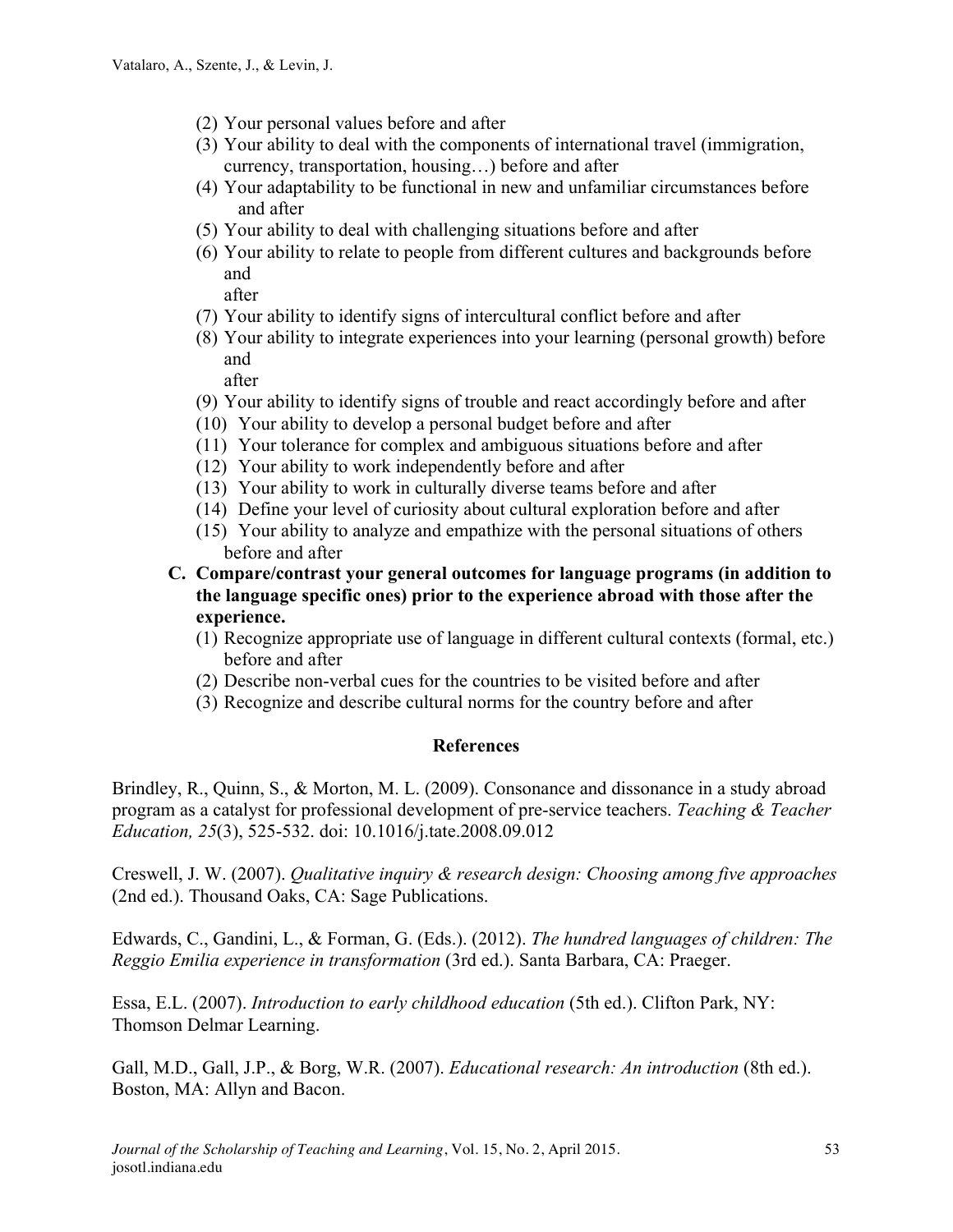Hays, D.G., & Wood, C. (2011). Infusing qualitative traditions in counseling research designs. *Journal of Counseling Development*, *89*, 288-295.

Hovland, K. (2009). Global learning: What is it? Who is responsible for it? *Peer Review, 11*(4), 4-7. Retrieved from http://ezproxy.lib.ucf.edu/login?URL=http://search.ebscohost.com.ezproxy.lib.ucf.edu/login.aspx ?direct=true&db=aph&AN=45615490&site=ehost-live

Lucas, T., & Villegas, A. M. (2002). Preparing culturally responsive teachers: Rethinking the curriculum. *Journal of Teacher Education, 53*(1), 20-32. Retrieved from http://go.galegroup.com.ezproxy.lib.ucf.edu/ps/i.do?id=GALE%7CA82005174&v=2.1&u=orla5 7816&it=r&p=AONE&sw=w

Malaguzzi, L. (1993). For an education based on relationships. *Young Children, 49*(1), 9-12. Retrieved from http://www.reggioalliance.org/downloads/malaguzziyoungchildren.pdf

Mansilla, V. B., & Jackson, A. (2011). *Educating for global competence: Preparing our youth to engage the world.* Retrieved from http://asiasociety.org/files/book-globalcompetence.pdf

Mezirow, J. (1978). Perspective transformation. *Adult Education, 28*, 100-110. doi: 10.1177/074171367802800202

Mezirow, J. (1996). Contemporary paradigms of learning. *Adult Education Quarterly, 46*(3), 158-173. doi: 10.1177/074171369604600303

Mezirow, J. (1997). Transformative learning: Theory to practice. *New Directions for Adult and Continuing Education*, *74*, 5-12. doi: 10.1002/ace.7401

National Association for the Education of Young Children. (2009). *Developmentally appropriate practice in early childhood programs serving children from birth through age 8.* Retrieved from http://www.naeyc.org/files/naeyc/file/positions/PSDAP.pdf

National Education Association. (2010). *Global competence is a 21st century imperative.* Retrieved from http://www.nea.org/assets/docs/HE/PB28A\_Global\_Competence11.pdf

Office of International Studies. (2010, July). *Profile of the XXXX globally competent student*. (Handout). XXXX.

Polkinghorne, D. E. (1989). Phenomenological research methods. In R. S. Valle & S. Halling (Eds.), *Existential-phenomenological perspectives in psychology* (pp. 41-60). New York: Plenum Press.

Reggio Lingua. (n.d.). *The school*. Retrieved from http://www.reggiolingua.it/en/index.php?id=1